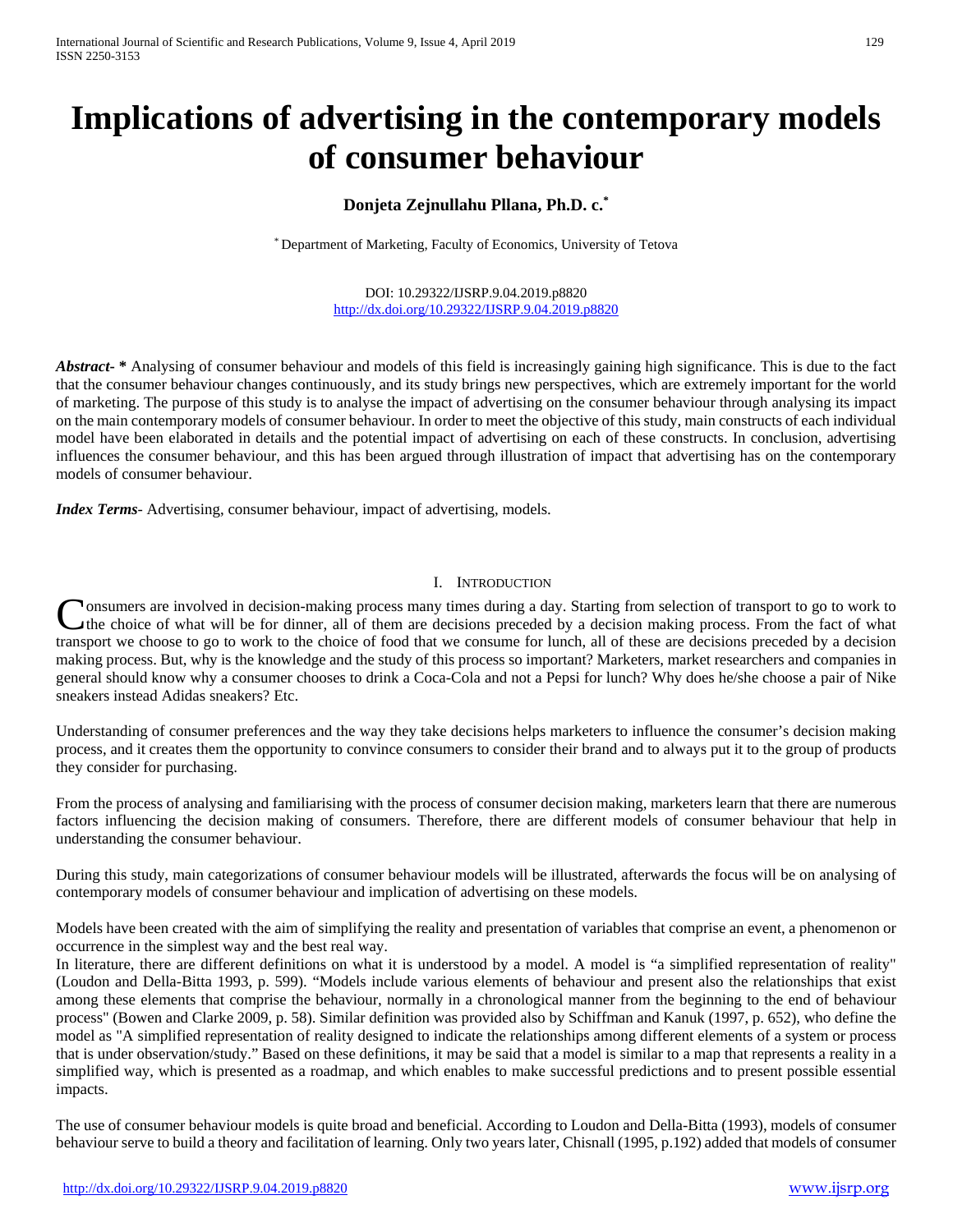behaviour provide simple descriptions of "market parameters or characteristics that influence in purchasing", and these models enable to make predictions on possible outputs of different shares of marketing. Moreover, through implementation of these models, collection and integration of information on the position of the company in a certain period of time are enabled (Toybout and Hauser, 1981). Toybout and Hauser, 1981, through analysing a conceptual model of consumer behaviour and its application in auditing practice, came to a conclusion that, by measuring variables presented in the model and by determining their relationships, managers are able to identify a wide range of strategies through which they may influence the change of consumer behaviour, for example, strategies which may impact the change of consumer perceptions and preferences.

However, regardless of vast accessibility and practical profits that we may have from the use of models of consumer behaviour, there are critics towards them. The majority of consumer behaviour models have been developed in the United States of America. Given that many scholars called on testing the applicability of these models also in other cultures and countries (Albaum and Peterson 1984; Hui and Triandis 1985; Lee and Green 1991, cited by Durvasula, et.al 1993, p. 626), very few studies truly did so. Therefore, it is today more than necessary to carry out examinations of these models internationally, since it was assumed very often by researchers that these models are relevant also in other countries in addition to the U.S., however, this has never been proven by scientific researches. Attention should be paid to this, since various models of behaviour may lead to internationally invalid conclusions (Durvasula, et.al 1993).

Different researchers of consumer behaviour have provided different categorization of consumer behaviour models. In compliance with this study context, the categorization of Loudon and Della-Bitta, (1993) will be discussed, who categorize models based on their scope of action. According to them, models of consumer behaviour may take two forms: (a) specific, (b) comprehensive. In order to provide a brief definition of them, specific models try to describe a very specific aspect of behaviour, for example repeated purchases, loyalty, innovative behaviours, etc. On the other hand, comprehensive models, as implied by their names, they incorporate a great number of variables, trying to explain a considerable number of behaviours, though in less details than the specific models. Afterwards, comprehensive models are categorized by Loudon and Della-Bitta (1993) into two groups: (a) traditional models, and (b) contemporary models. Traditional models, as implied by their name, present the first efforts made by economists in order to facilitate the meaning of economic systems. For example, such systems describe consumer behaviour in the market suggesting that a consumer in the market, in a full rational situation, will always try to buy products that give higher profit in relation to the cost, or as expressed in microeconomic language, the marginal benefit of the product towards the price.

Models in which we are interested in our relation to advertising are categorized in the category of contemporary models of consumer behaviour, which will be clarified in details in the following, along with their relationship to advertising.

#### II. LITERATURE REVIEW

## *A. Contemporary models of consumer behaviour*

Compared to other traditional models of consumer behaviour, contemporary models differ for the fact that they put emphasis on the consumer decision making process with special focus on mental activities that take place in the mind of the consumer before, during and after the purchase. In fact, this is also one of the reasons for which these models will be clarified individually, since this is the point in which the consumer behaviour and the advertisement meet in the best manner. Contemporary models of consumer behaviour rely heavily on knowledge developed in the behavioural sciences. Such models are the model of Nicosia, the theory of consumer behaviour or as it is also known as Howard and Sheth model, and finally the model of consumer decision process or as it is also known Engel, Blackwell and Miniard model of consumer behaviour.

The objective of discussing these models is the effort to illustrate the development of opinion of different authors in relation to consumer behaviour and to indicate the significance these models of consumer behaviour have for the study and the research of consumer behaviour in general and a study of consumer behaviour in relation to advertising in particular.

In regards to practical application of contemporary models of consumer behaviour, in particular their application in the field of advertising, it could be said that these models contain in themselves ideas that are often used by marketing managers on real marketing decisions. These models have been so far used mainly to study issues such as effects to the sale from the change of the amount of money spent on advertising; or in the other case, contemporary models of consumer behaviour are the best ways to predict the effect of advertising on the consumer attitude (for example when effects are reduced, then there is indication that something should be done or changed in the field of advertising).

#### III. THE NICOSIA MODEL

This model was developed in mid of '60s by Francesko Nicosia (1966). This model explains the consumer behaviour through four main fields in decision-making behaviour. The output of the first field becomes the input of the second field, and it continues also for other fields.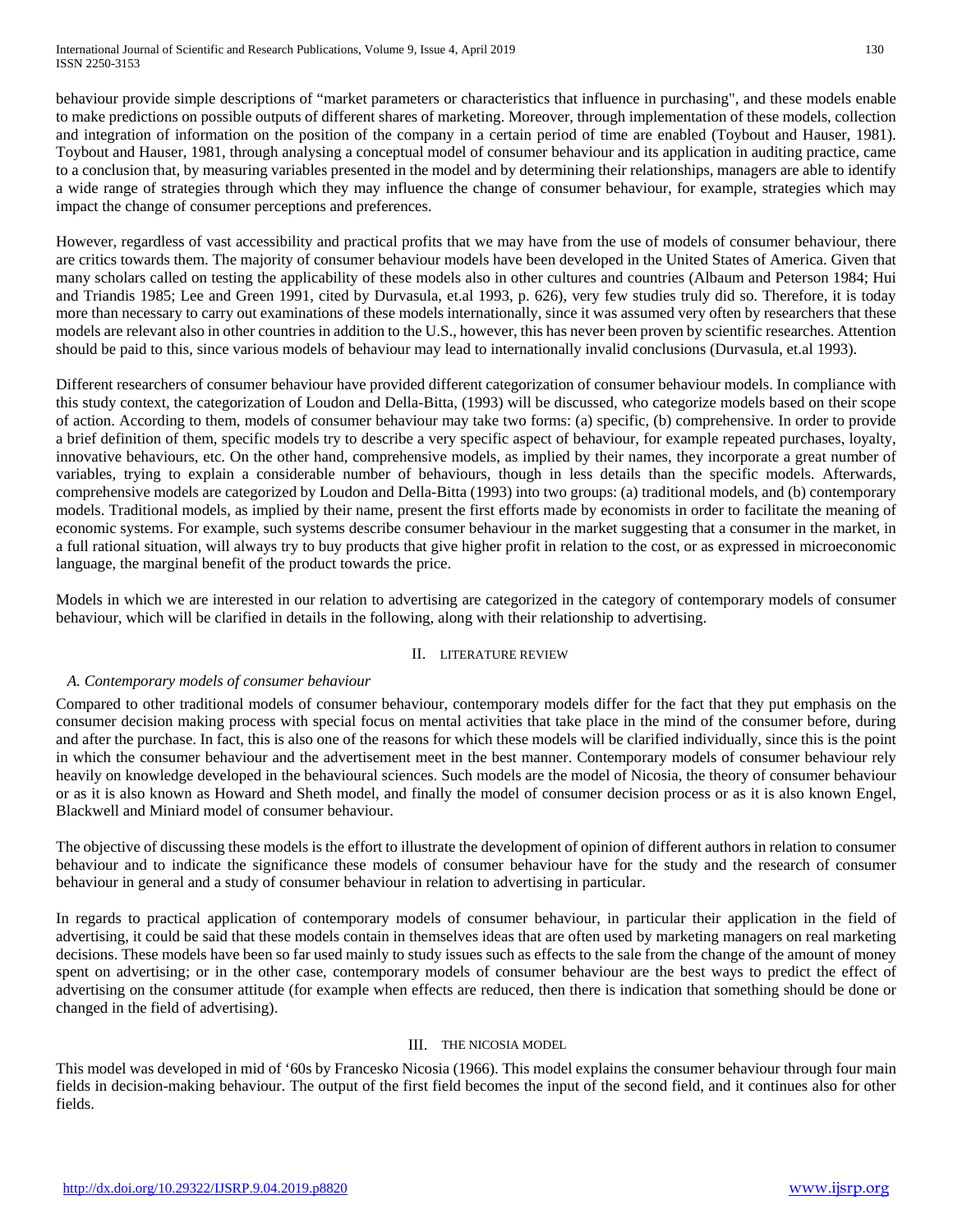Such model of consumer behaviour is a comprehensive model, given that it deals with all aspects of building the consumer attitudes, the purchase and use of the product, including also the consumer behaviour after the purchase of the product, another extremely important aspect when it comes to research of effects of advertising on the consumer behaviour. According to Runyon & Stewart (1987, p. 699), "the Nicosia Model provides a sophisticated effort to show the relationship between consumer attributes, consumer decision making process, communication, marketing of an organization and feedback or reaction of the consumer to the organization".

#### *A. Constructs of the model that are potentially influenced by advertising*

In the following, the discussion will be on the possible impacts that advertising has on each of four main fields included in the Nicosia's model.

The first field of model is known as "from the source of the message to the consumer's attitude". In this field, there were identified the following possible impacts of advertising.

Given that in the first field, we are dealing with the consumer's attitudes, which are influenced by the message initiated by the company, then the discussion begins with the consumer attitudes. In the first field, the consumer attitudes serve as a variable depending on the message of the company. Very often in different studies, attitudes have served as a dependent variable that reviews the responses of consumers towards marketing incentives (e.g. Erickson and Johansson 1985, Gardner 1985, MacKenzie, Lutz and Belch 1986), an approach particularly spread in theory research of reviewing the effects of advertising.

There are several ways through which advertising may influence the consumer's attitudes:

First, advertising has the ability to influence the consumer's attitude through its repetition. Effects of repeated exposure to a certain message have been studied in the context of changing attitudes either from psychologists or from researchers of the field of marketing. However, attention should be paid to the fact that repetition of advertising may have positive impact on the consumer's attitudes up to a certain frequency of repetition. Studies have shown that consumers generate positive opinions on the product/service that is advertised, at low level of exposure frequency to such advertisement/message. Nevertheless, it comes to a moment when the consumer becomes inattentive to the message that the advertisement conveys, because this consumer has been exposed to that advertisement many times, leading to negative attitudes of the consumer to the brand that is being advertised or the company sponsoring the advertisement (Berger and Mitchell, 1989).

Advertising influences the consumer attitude due to the fact that it supplies him/her with information. The consumer receives information on a certain product/service in other ways apart from advertising. For example, experiences of other individuals who consumed the same product are an important source of information for the consumer, and it may thus have high value for the consumer, by influencing his/her attitudes. However, advertisement has advantage in this case due to its repetition. Repeated exposure to an advertisement allows the individuals to process more information and thus get convinced in favour of the company that advertises the product/service.

The message that the advertisement conveys to the consumer should contain clear information regarding the benefit and importance of the product/service that is being advertised, so that this message leads the consumer towards the aimed behaviour for the company, specifically towards changing the attitudes (Milne and Gordon, 1993).

The second field of the Nicosia model is known as "search for, and evaluation of means-end relations". In this field, there were identified the following possible impacts of advertising.

From the perspective of the consumer, advertising is often the only step they notice prior to consuming the product/service. This means that the entire information they have, regarding the product/service they want to purchase, has been generated by advertising. However, advertising does not serve only as generator of information for the consumer. Through comparison of information contained in different advertisements for similar/same products, the consumer manages to carry out the process of information assessment over a certain product/service.

Scholars of consumer's attitude have stated that if a consumer observes two advertisements for two products of different companies, wherein one advertisement is better than the other, then the product of the better advertisement will undoubtedly have more characteristics and this will have higher values in the mind of the consumer (Rai, 2013). Therefore, advertising can be used as means for creating images of the brand and symbolic appeals, a very important ability especially for companies that sell products/services that are hardly noticed by consumers in regards to functional attributes (Belch and Belch, 2003).

For many individuals, advertising provides the only information or knowledge on a certain brand or product, which they will ever have (Hackley, 2005). Millions of consumers worldwide have never had a Mercedes car; they never smoke or they very rarely drink sparkling drinks. However, if they are requested, they are able to provide detailed descriptions regarding the values and characteristics of a Mercedes-Benz, of Marlboro cigarettes, or to speak about the characteristics of Coca-Cola. All this is due to the information that supplied them through advertising.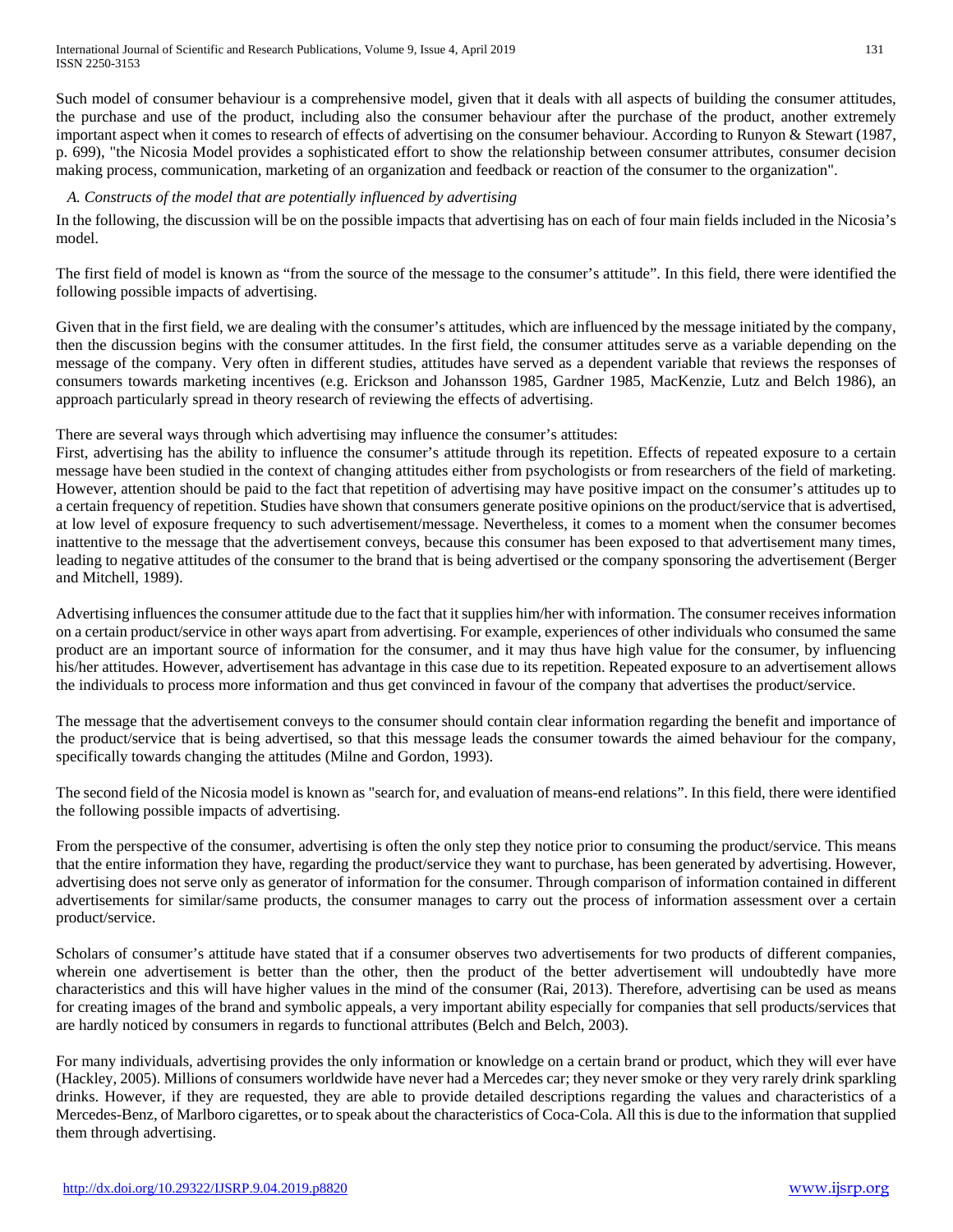The third model of Nicosia is known as "the act of purchase". Below there will be discussed in brief the possible impacts of advertisement in this field.

Studies on decision making have found that self-confidence in judgment is increased with the increase of the quantity of information (Oskamp, 1965). Moreover, the quantity of information is increased by more exposure of the consumer to advertising. The more information the more alternatives and opportunity for assessment, comparison and decision making. Communication through advertisement and promotion may make consumers select a certain brand on possible alternatives in the market (Hackley, 2005). In other words, advertising may lead the consumer towards the decisions making that is desired by the company, specifically towards the act of purchase.

The act of purchase is different in different products. For many products and services decisions to purchase are a result of a long and detailed process, which may include a thorough research of information, comparison and assessment of alternative brands. However, there are also products for which the purchase takes place coincidentally. It often happens that we buy a product only because we have observed a notification on discount and that resulted to the act of purchase, which is known in marketing as impulsive purchase.

In order to have impact on the act of purchase, marketers should be perfectly aware of the consumer's behaviours. They should know how a consumer collects information?; How does he/she evaluate alternatives?; How does he/she make decisions?; How is he/she influenced by instant marketing incentives in order to perform the act of purchase?; etc.

Some of the ways through which advertising may influence a decision to purchase the product are:

Different dissatisfactions may be an important part of the consumer's life, which can be used by marketers with the aim of influencing the consumer behaviour, precisely to lead the consumer towards the act of purchase. For example, a consumer may think that his ski boots are uncomfortable and ugly. The advertisement in the media, which presents the latest model of ski boots may help the consumer to know better the problem he has and to encourage him towards a new purchase. The advertisement, in addition to encouraging the act of purchase for the product that the consumer truly needs, it is a good technique to also encourage the purchase of products that the consumer already has and with which he/she is satisfied (Belch & Belch, 2003).

The fourth field of Nicosia's model is known as "feedback". Such stage is achieved after concluding the decision making process by the consumer. Nicosia explains that there are two forms of feedback: (a) the feedback that the company receives (through various channels, such as analysis of sales, auditing in shops, different questionnaires, etc.) and (b) the feedback for the consumer that consumed the product/service, and such feedback may lead to a potential change of the attitude of the consumer to the brand and his/her predispositions over that brand (Fotis, 2005).

How does advertising impact the feedback of the company and the feedback of the consumer?

a. Advertising influences the consumer behaviour and that means advertising influences also the feedback received by the company. Advertising influences the consumer's attitude, his awareness, his perceptions, thus in general in his behaviour. Advertising also impacts the sale of the company. According to Hu, Yuxing Du, and Damangir (2014), advertising may urge the sale of the product/service, by making consumers interested to seek for information regarding a product and afterwards transforming the information seeker into a buyer.

b. In regards to the impact of advertising to the feedback, which is received by the consumer after consuming a certain product/service, it can be stated as follows:

At the moment when a consumer consumes a certain product/service, at the part of experiences in his brain a feedback appears, which has impact on creating new predispositions and new attitudes on the already consumed product. For this reason, studying the consumer behaviour after consuming the product/service is of huge importance, since it impacts the compilation of successful marketing strategies. In our case, through selection of the proper advertising strategy, the company may impact on changing or strengthening the established consumer's attitude.

## IV. THE THEORY OF BUYER BEHAVIOUR

Both models of consumer behaviour from Nicosia and Howard & Sheth are considered to have brought a giant step forward in the field of marketing. Both models, though they are different in a variety of details, in essence they are configurations of behaviour, situation and economic variables that impact on the decision making process of the consumer. These two models of consumer behaviour are generic, therefore they may handle different classes of buyer behaviour.

The model that tries to elaborate buying behaviour of both consumers and industrial buyers is the model of Howard and Sheth (1969), which is also known under the name "The Theory of Buyer Behaviour". Even though this theory is focused on selection of the brand, it also includes in itself a set of broader activities related to this part, that is the reason why its authors decided to call it "the theory of buyer behaviour", rather than a theory of brand choice. The theory of buyer behaviour includes four main fields, which are acknowledged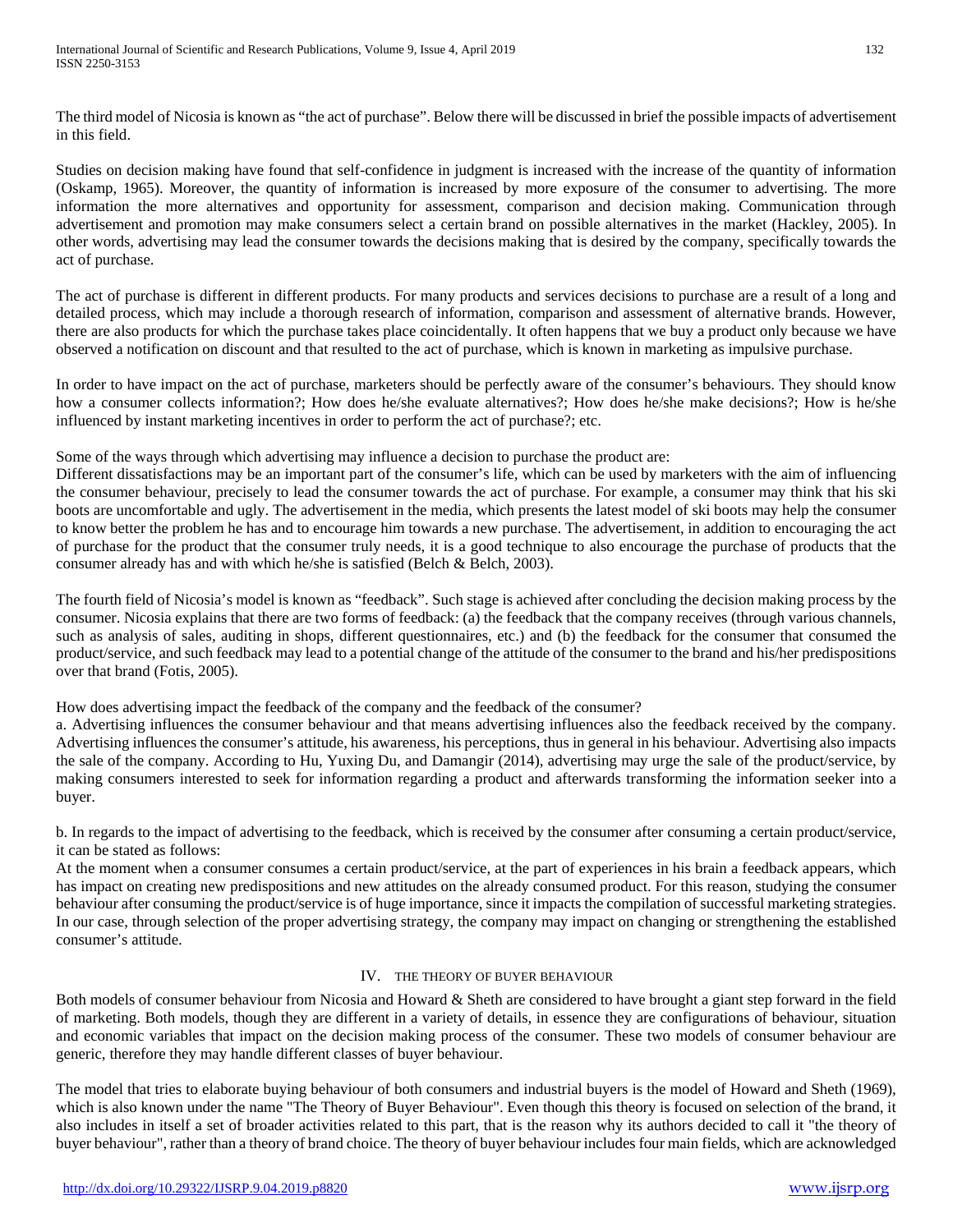by Howard and Sheth as constructs or variables: 1. Input variables; 2. Hypothetical constructions; 3. Exogenous variables; 4. Output variables (Fotis, 2015).

1. Input variables: consist of three types of stimuli: significative stimuli, symbolic stimuli and social environmental stimuli. Significative stimuli are those stimuli that are communicated by the object of the brand itself; symbolic stimuli are those stimuli that are communicated through the mass media; and social and environment stimuli consist of the information regarding the brand that is provided by the social environment or as also known from the buyer's word-of-mouth. Either significative stimuli or symbolic ones are related to main dimensions of a brand, such as: price, quality, distinctiveness, and availability. (Fotis, 2015).

2. Hypothetical constructs: Present the inner state of the buyer and are divided into two classes: (a) Perceptual constructs – are those that provide and process the respective information and (b) learning constructs are those that facilitate the formation of the concept.

3. Exogenous variables: In regards to impacts from the external environment, Howard and Sheth (1969) distinguish the impacts that occurred in the past and which have embedded in the recollection of the consumer as perceptions and learning constructs, from the impacts that take place within the timeframe of making the decision, and these impacts are exactly known as exogenous variables. With these variables, there can be mentioned the significance of purchase, financial situation of the consumer, consumer's personality traits, social class to which the consumer belongs, his culture, etc.

4. Outputs: Include reactions of buyers that come as a result of interaction among the stimuli and his/her inner state. There can be mentioned here the comprehension of a brand by the consumer, the attitude of the consumer towards a brand; the intention to buy; purchase behaviour; etc.

# *A. Constructs of the model that are potentially influenced by advertising*

Based on the characteristics of advertising and on the review of Howard and Sheth model, the following discussion tries to identify the constructs of this model that are influenced by advertising.

Referring to input variables, the following impacts of advertising may be identified:

Advertising belongs to symbolic stimuli, thus to the stimuli communicated by the mass media. Given that these stimuli are related to the main dimensions of a brand, such as: price, quality, distinctiveness and availability, advertising impacts on the following dimensions as below.

First, there are two approaches in regards to the impact of advertising to the price paid by the consumer for the product. The first approach considers advertising as market power that changes the consumer taste, it creates loyal buyers for the products that are advertised. As a result of this, the greatest advertisers of products set higher prices for consumers and gain higher profits by reducing the competition in the market. However, according to the second approach, advertising provides valuable information for the consumer, it supplies consumers with information regarding the market, alternatives and existing opportunities, for this reason, advertising actually increases price elasticity and lowers prices. (Farris and Albion, 1980).

Second, analysing the relationship between the advertising and the quality of the product is not easy, since empirical evidence is little and the theoretical work is disputable. A study conducted in the shoes market, by Archibald, Haulman and Moody (1983), found a positive relationship between advertising and the quality of the product. Studies of Federal Trade Committee (1953), Lambin (1976) and Marquardt and McGann (1975) also found a positive relationship, whereas other studies lead to irrelevant or contradictory outcomes (Cole et al., 1955; Farris and Buzzell 1979; Rotfeld and Rotzoll 1976) (Tellis and Fornell, 1988). Regardless of the positive or negative relationship between advertising and quality, what it can be concluded clearly is that there is a relationship between advertising and the quality of the product/service that is being advertised. The debate continues if the products belonging to the group of higher quality are advertised more; or it is invested more in advertising for non-quality products, which the company tries to sell through advertising.

Third, in regards to the relationship of advertising with the distinctiveness of the product, it could be said that brand choice of consumer in essence depends on the ability to distinguish products in the decision making process. One of the best methods used by companies to distinguish their products from the products of competitiveness is advertising. The existing literature suggests that there are visuals that make the consumer distinguish products from one another. However, the opposite may happen when the customer is exposed to a large number of visuals, it can lead to confusion, obscuring perceptions, diminishing the distinctiveness of product attractiveness and increasing uncertainty (Jia, Shiv, Rao, 2014).

Finally, in regards to the impact of advertising on the availability of products, it may be said as in the following. Broad product availability companies usually use TV advertisements to reach the mass market, to which they want to convey their advertising message at a low cost. On the other hand, many consumers buy a newspaper in order to read advertisements they contain, in order to get informed about prices and availability of products and to see which brand offers a discount (Belch & Belch, 2003). Advertising affects the availability of products, given that products that are advertised are apt to be sought more by consumers, and this drives retailers to make sure that these products are available on market shelves.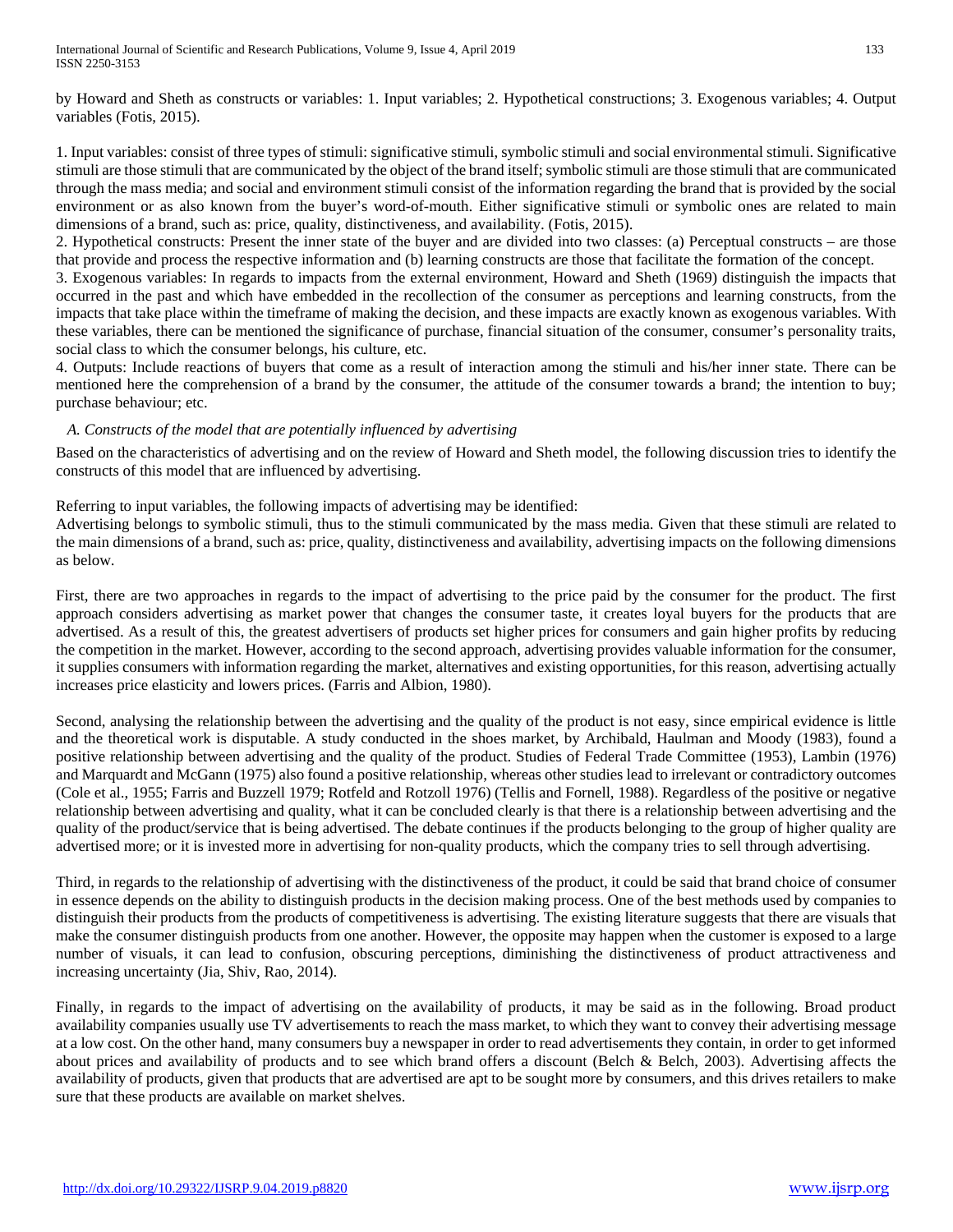The advertising impact is also noticed with hypothetical constructs, with particular emphasis on learning constructs. Learning is the process by which experience brings about a change in knowledge, attitude or behaviour of the consumer. Learning begins with the development of a favourable or unfavourable behaviour of the consumer in regards to a company or the products it offers. Advertising also plays a very significant role in learning process. Consumer behaviour may change throughout the learning process, and advertising can be considered as one of the most important sources of learning for the consumer. Some researchers suggest that advertising may be used as positive tool to influence the consumer learning process due to the fact it does never overload the consumer with redundant information, this is due to the fact that the consumer will stop processing of advertisements before being overloaded (Jacoby, 1984). However, it should not be forgotten that the process of learning depends also on factors, such as: motivation of the subject to learn, amount of information that should be learned, and familiarization of the subject with the information in question. In the context of advertising, when speaking about the process of learning, it can then be said that factors such as colour, length of advertisement, music, humour, fables, etc., are factors that influence the consumer (Kassariian, 1977).

# V. THE CONSUMER DECISION PROCESS MODEL

The Consumer Decision Process (CDP) was first developed in 1968 by Engel, Kollat and Blackwell. Afterwards, this model was subject to numerous changes, and it is today known as one of the best known representations of consumer behaviour (Loudon and Della-Bitta, 1993). What is worth highlighting in regards to this model is that the Consumer Decision Process (CDP) acknowledges a continuity of decision making between what is known as the Extended Problem Solving (EPS) and the Limited Problem Solving (LPS). These two types of behaviours differ mainly by the level of involvement.

Characteristics of EPS include: (a) high consumer involvement; (b) high perceived risk of the purchase; (c) prolonged research, and (d) full evaluation process. In the opposite, characteristics of LPS include: (a) low involvement level; (b) perceived low risk; (c) low motivation for research; and (d) incomplete evaluation of alternatives (Loudon and Della-Bitta 1993).

A behaviour that includes an extended problem solving (EPS), the process is activated when environmental impacts, individual distinctions and memory retained information, contribute to consumer awareness of the gap that exists between his actual and ideal situation, and this is exactly where the consumer recognizes a need. Afterwards, the consumer refers to his/her memory for searching for information regarding alternatives and solution criteria. This is known as internal search. If the internal search does not produce the required information, the consumer is involved in external search of information when such search is dominated by different stimuli. One of the stimuli encountered by the consumer in external search of information in EPS is advertising. What is more important in exposing of the consumer to stimuli is if the consumer trusts the interpreted stimuli and if he/she manages to get convinced regarding the information transmitted by such stimuli. As a result of such process, the consumer already has the required information in his/her mind about alternative products and brands in the market. The consumer influenced by the environment factors or by individual differences determines the evaluation criteria for the alternatives he has in mind, afterwards he takes a decision for selecting a certain alternative. After that, it precedes the purchase of the selected alternative and consequently the consumption.

On the other hand, in cases of LPS, the journey for decision making and purchase of the product is obvious and brief. There is very little, almost no process of information search and evaluation of alternatives.

#### *A. Constructs of the model that are potentially influenced by advertising*

During the information search phase, in particular during the external information search phase, advertising plays an important role. A company is always searching in the market for consumers to whom it aims to sell its products/services. Advertising serves for the company as a communication tool.

At the moment when the consumer perceives a problem or need that can be satisfied by the purchase of a product or service, he/she starts with the information search process. It often happens that internal search does not provide sufficient information to the consumer and he/she is therefore forced to commit to the so-called external information search, and it is exactly here the stage in which the impact of advertising is noticed the most.

One of the main sources from which the consumer can obtain information from the external information search is the market-controlled sources, such as advertising, sellers and Internet (Belch & Belch, 2003). Given that advertising is seen as one of the primary sources of external information search by the consumer, marketers are increasingly paying more attention to the message and content that is transmitted to the consumer though advertising. Companies are aware that consumers use the selective perception to filter unwanted or irrelevant advertising messages, therefore they use various creative tactics in order to make their advertising messages be more noticeable. A disputable tactic for which advertising has often been accused of is the impact of advertising to the consumer's subconscious. That was called by Belch & Belch (2003) as subliminal perception, which refers to the ability of an individual to perceive a stimuli (in this case the advertisement), which is below the level of his/her consciousness. Therefore, advertising through the use of various tactics manages to supply the consumer with information also in cases he/she may not be aware of the fact that he/she is being informed through advertising.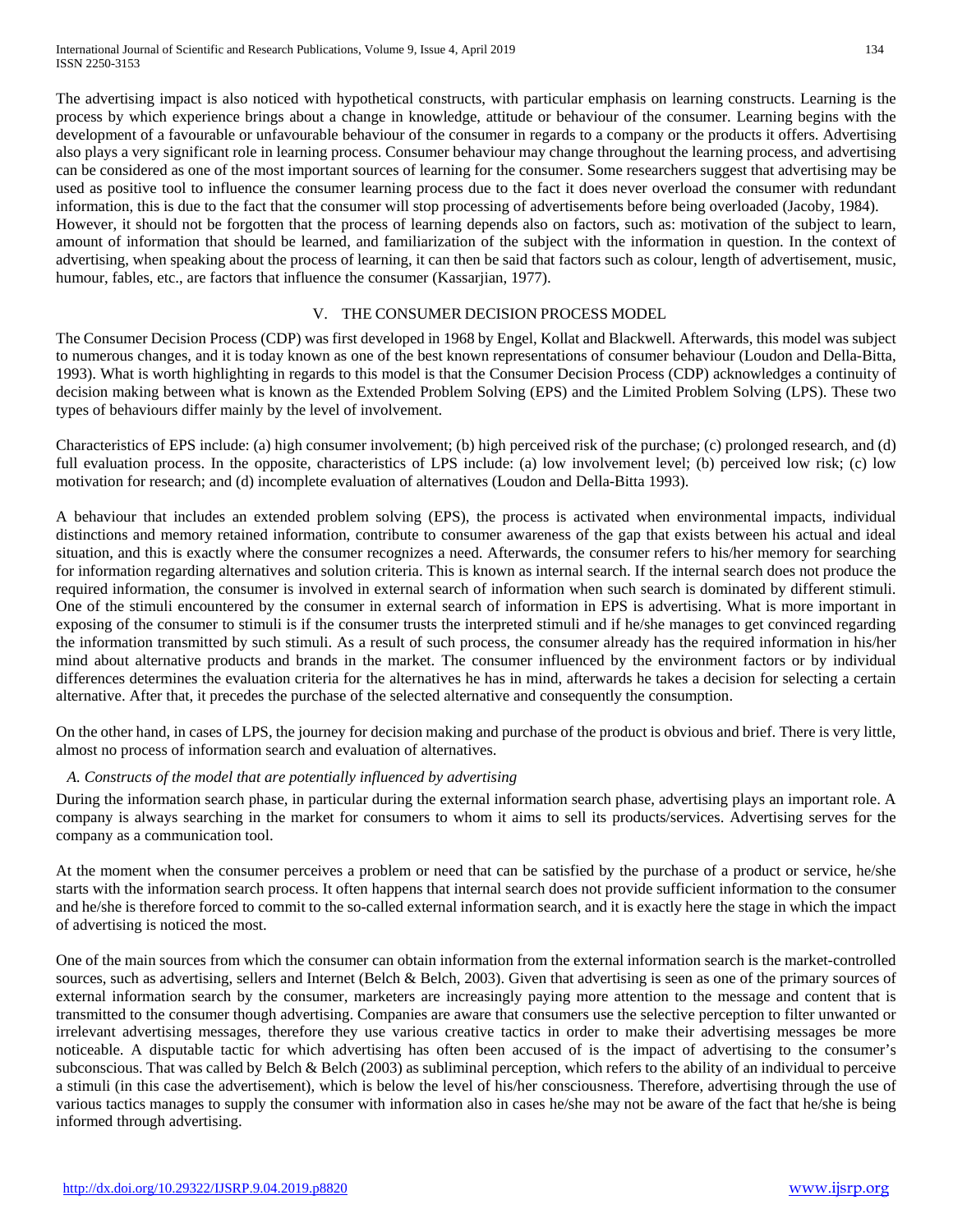The impact of advertising during preliminary evaluation of alternatives: Following the collection of information during the phase of information search, the consumer goes to the stage of assessment of alternatives. At this stage, the consumer compares different brands or products and services, which he /she has identified as convenient for resolving the issue of consumption and to satisfy the needs or motives that began with the decision making process. Different brands identified as purchasing options and which will be considered during the process of evaluation of alternatives are known as consumer's evoked set (Belch & Belch, 2003).

The purpose of the majority of advertisings is to increase the opportunity for a brand to be included in the consumer's evoked set and to be considered during preliminary evaluation of alternatives. Marketers use advertising as a tool by which they aim to make the consumer aware of the brand, and to keep it as long as possible in their memory, in order for this brand to be included into the targeted evoked set of audience. According to Belch & Belch (2003), advertising is a valuable promotion and very important tool for creating and maintaining the awareness of the brand and ensuring that a brand is included in the evoked set. Therefore, through advertising the consumer can be influenced and it leads to inclusion of the product or service to the group of alternatives that he/she considers for evaluation prior to taking a decision to purchase one of them.

The impact of advertising during the purchase: In the process of purchase, the consumer comes to a point where he/she concludes the search for information and assessment of alternatives from the evoked set and therefore makes a decision to purchase. It should be taken into account that the purchase decision is not the same as the actual purchase. After the selection of the product that the consumer selects to purchase, he/she should apply such decision in practice in order to carry out the actual purchase. In this case, other decisions are required to take, such as: when to buy the product, where to buy the product and how much money should he/she spent on it (Belch  $\&$ Belch, 2003).

Before leaving the house and going out to purchase, the consumer often compiles a list of products that he/she is going to purchase, this is due to the fact that he has already established trust on a certain brand, which results in a repeated purchase of the certain product. The impact of advertising comes to the fore exactly here. For marketers, it is vital to establish and maintain the loyalty of the consumer. In order to achieve this, they use advertising through which they try to keep 'alive" the names of their brands for the consumers; and to prevent the consumers from changing the brands. In other words, efforts are made through advertising in order to influence the purchase decision that will be taken by the consumer.

The impact of advertising during the consumption stage and post-consumption evaluation stage: The process of decision making by the consumer does not end upon the purchase of the product. Following the purchase, it comes the stage of product/service consumption and after the consumption, the consumer compares the level of real performance to the anticipation that he/she has had for the product. This leads to a satisfied or unsatisfied consumer. The consumption stage is of great importance due to the fact that the impressions gained during consumption of product/service will influence the likelihood for a consumer to purchase a certain product/service again. Marketers should pay particular attention to this phase. An unsatisfied consumer does not simply mean not purchasing the product by him/her, but, on the other hand an unsatisfied consumer may disseminate information to the broader audience by preventing the others from purchasing such product/service. It is important at this stage that advertising does not create unjustifiable expectations, which cannot be met in reality by the products/services. Therefore, all that an advertisement can do for the consumption stage, in consumer decision making process, is to be as real as possible and not to create discrepancy between the information it contains and the real quality of the product. Recently, more and more companies are paying attention to communication following the purchase. Some companies send brochures in order to reassure the buyers and to reinforce the wisdom they have shown by selection of their brand for purchase and consumption.

# VI. CONCLUSION

Advertising impacts the consumer's behaviour and this can be argued through the influence it has on different dimensions of behaviour, namely in various constructs of comprehensive models of consumer behaviour, such as: Nicosia model; the theory of buyer behaviour (or Howard and Sheth model); and the Engel, Blackwell and Miniard model of consumer behaviour.

Advertising influences building up of consumer's behaviour, the decision for purchasing and using the product, and the consumer's behaviour after the purchase and use of the product/service. This has been argued through the impact and potential changes in the five main areas of Nicosia's model, which derive as a result of the impact of advertising on them.

The impact of advertising is also noticed when the consumer interferes with the observable reality, specifically when in contact with external stimuli, part of which the advertising is considered to be. Under "the theory of buyer behaviour (or Howard and Sheth model)", this has been argued through illustration of impact that advertising has on the constructs of this model, which are the input and output variables.

Advertising influences the inner state of the buyer. Furthermore, the relationship between advertising and the consumer's behaviour has been known for centuries as a mind body problem. Advertising impacts on provision of information that is processed in the mind of the consumer, in processing of this information and afterwards also in forming the concept in his/her opinion. This has been substantiated through analysing the impact of advertising on hypothetical constructs of Howard and Sheth model.

Significant impact of advertising is noticed in consume decision making process, in particular when the consumer is involved in Extended Problem Solving (EPS). Many times in the reality of a consumer, it is an advertising, whatever that is, the main "cause" that drives the consumer in identifying a need or a problem, of whose existence he/she might have not been aware. Moreover, very often a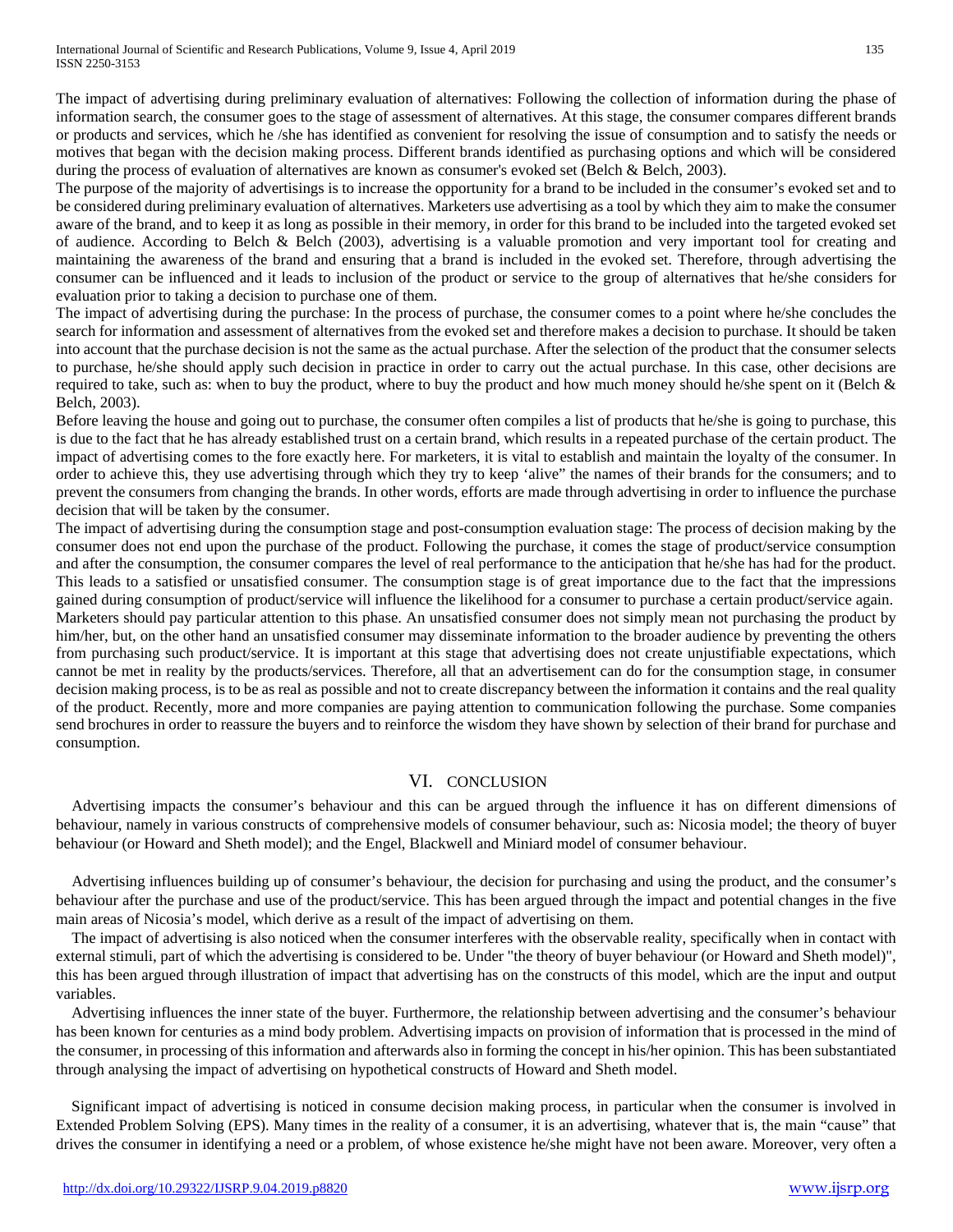beautiful audio and visual illustration, with colours, music and other attractive components, such as advertising is the best and easiest way to be selected as the method of information by a consumer. This selection can frequently be carried out unconsciously by the consumer. Many of alternative opportunities that are in the mind of the consumer, are there because of a good and qualitative advertisement. As soon as the consumer encounters a purchase, it may be the advertisement that is embedded in his memory to be the fact that drives him/her to purchase a certain product. The advertisement should pay attention to the content of the message that is transmitted and to the characteristics of the product/service advertised. Any discrepancy among the expectations established in the mind of the consumer after being exposed to an advertisement and the real perceptions, after consuming a certain product/service, lead to an unsatisfied consumer. In addition, an unsatisfied consumer does not simply mean an individual who will not purchase the product/service of the company any longer – but it means a consumer who will disseminate information to others on the bad experience, by preventing also others from purchasing the product/service.

#### **REFERENCES**

- [1] Archibald, R. B., Haulman, C. A., & Moody, Jr., C. E. (1983). Quality, Price, Advertising, and Published Quality Ratings. Journal of Consumer Research, 9 (4), 347–356.
- [2] Belch, G. & Belch, M. (2003). Advertising and Promotion: An IMC Perspective. Sydney: McGraw-Hill.
- [3] Berger, I. E. & Mitchell, A. A. (1989). The Effect of Advertising on Attitude Accessibility, Attitude Confidence, and the Attitude-Behavior Relationship. Journal of Consumer Research, (1), 269-279.
- [4] Bowen, D. & Clarke, J. (2009). Contemporary tourist behaviour: yourself and others as tourists. Wallingford: CABI.
- [5] Chisnall, P. M. (1995). Consumer behaviour. 3rd edition. London: McGraw-Hill.
- [6] Cole, R. H., Deboer, L. M., Millican, R. D. & Wedding, N. (1955). Manufacturer and Distributor Brands. Bureau of Business Research Bulletin No. 80. Urbana: University of Illinois Press.
- [7] Durvasula, S., Andrews, J.C., Lysonski, S. & Netemeyer, R.G. (1993). Assessing the cross-national applicability of consumer behavior models: a model of attitude towards advertising in general. Journal of Consumer Research, (19), 626–636.
- [8] Erickson, G. M. & Johansson, J. K. (1985). The Role of Price in Multi-Attribute Product Evaluations. Journal of Consumer Research, (12), 195-199.
- [9] Farris, P. W. & Robert D. B. (1979). Why Advertising and Promotion Costs Vary: Some Cross-Sectional Analyses. Journal of Marketing, (43), 112-20.
- [10] Farris, P. W. & Albion, M. S. (1980). The Impact of Advertising on the Price of Consumer Products. Journal of Marketing (44), 17-35.
- [11] Fotis, F. (2015). The use of social media and its impacts on consumer behaviour: The context of holiday travel. Bournemouth University.
- [12] Gardner, M. P. (1985). Does Attitude Toward the Ad Affect Brand Attitude Under a Brand Evaluation Se?. Journal of Marketing Research, (22), 192-198.
- [13] Hackley, C. (2005). Advertising and Promotion: communicating brands. 1st Edition. SAGE, London.
- [14] Howard, J. A. & Sheth, J. N. (1969). The theory of buyer behavior. New York: Wiley & Sons.
- [15] Hu, Y., Yuxing Du, R. & Damangir, S. (2014). Decomposing the Impact of Advertising: Augmenting Sales with Online Search Data. Journal of Marketing Research, (51), 300-319.
- [16] Jacoby, J. (1984). Perspectives on Information Overload. Journal of Consumer Research, (10), 432-435.
- [17] Jia, J. Sh., Shiv, B., & Rao, S. (2014). The Product-Agnosia Effect: How More Visual Impressions Affect Product Distinctiveness in Comparative Choice. Journal of Consumer Research, (41), 342-360.
- [18] Kassaijian, H. H. (1977). Content Analysis in Consumer Research. Journal of Consumer Research, (4), 8-18.
- [19] Lambin, J. J. (1976). Advertising, Competition and Market Conduct in Oligopoly Over Time. Amsterdam: North-Holland.
- [20] Loudon, D. & Della-Bitta, A. (1993). Consumer behaviour. 4th edition. New York: McGraw-Hill.
- [21] MacKenzie, S. B., Richard J. L., & Belch, G. E. (1986). The Role of Attitude toward the Ad as a Mediator of Advertising Effectiveness: A Test of Competing Explanations. Journal of Marketing Research, (23), 130-143.
- [22] Marquardt, R. A., & McGann, A. F. (1975). Does Advertising Communicate Product Quality to Consumers: Some Evidence from Consumer Reports. Journal of Advertising, (4), 27-31.
- [23] Milne, G., & Gordon, M. E. (1993). Direct Mail Privacy-Efficiency Trade-Offs within an Implied Social Contract Framework. Journal of Public Policy & Marketing, 12 (2), 206-216.
- [24] Nicosia, F. M. (1966). Consumer decision processes: marketing and advertising implications. Englewood Cliffs, N.J: Prentice-Hall.
- [25] Oskamp, S. (1965). Overconfidence in Case-Study Judgments. Journal of Consulting Psychology, 29 (3), 261-265.
- [26] Rai, N. (2013). Impact of Advertising of Consumer Behavior and Attitude with Reference to Consumer Durables. International Journal of Management Research and business strategy, 2 (2), 74-79.
- [27] Rotfeld, H. J. & Rotzoll, T. B. (1976). Advertising and Product Quality: Are Heavily Advertised Products Better?. Journal of Consumer Affairs, 10, 33-47.
- [28] Runyon, K.E., & Stewart, D. W. (1987). Consumer Behavior and Practice of Marketing. Third Edition. Toronto, Merrill Publishing Company.
- [29] Schiffman, L. G. & Kanuk, L. L. (2000). Consumer behavior. 7th edition. London: Prentice Hall International.
- [30] Tellis, G. J. & Fornell C. (1988). The Relationship Between Advertising and Product Quality Over the Product Life Cycle: A Contingency Theory. Journal of Marketing Research, 25, 64-71.
- [31] Tybout, A. M., & Hauser, J. R. (1981). A Marketing Audit Using a Conceptuar Model of Consumer Behvior: Application and Evaluation. Journal of Marketing, 45, 82-101.